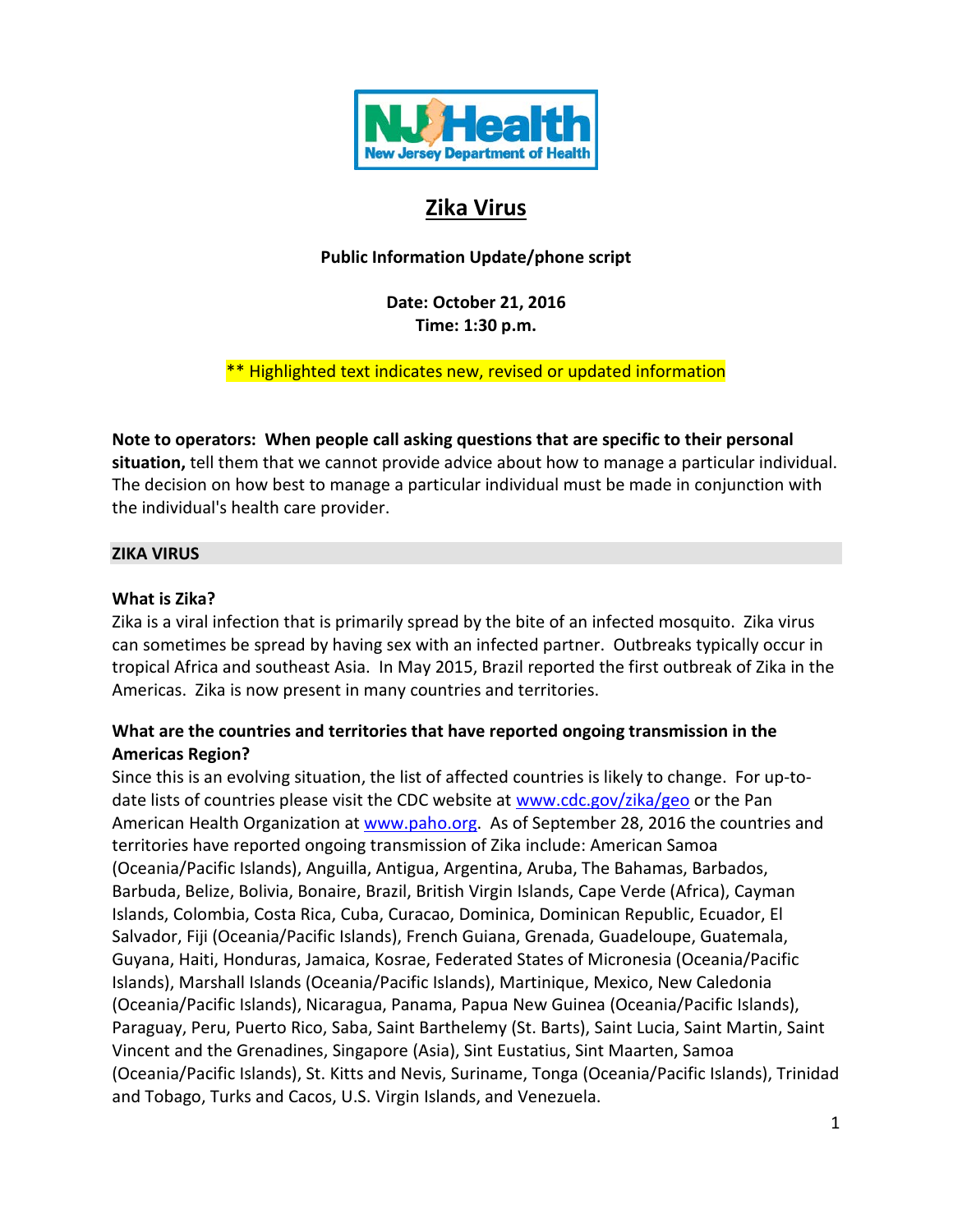### **What is the current Zika virus situation in Southeast Asia?**

Zika virus has been present in areas of Southeast Asia for many years, and several countries have reported occasional cases or small outbreaks of Zika virus infections. In select Southeast Asia countries local transmission of Zika virus is possible. Although a large number of local residents are likely to be immune to Zika virus, US travelers to these areas may not be immune and Zika virus infections could occur. The Centers for Disease Control and Prevention (CDC) recommends pregnant women should consider postponing nonessential travel to Southeast Asia countries with reports of Zika virus infection from local transmission or related to travel to those countries, and nearby countries where limited information is available to fully evaluate risk of Zika virus infection. These countries currently include Brunei, Burma (Myanmar), Cambodia, Indonesia, Laos, Malaysia, Maldives, Philippines, Thailand, Timor-Leste (East Timor) and Vietnam.

### **Are there any areas with Zika in the US?**

On July 29, 2016 the State of Florida announced the first confirmed cases of local mosquitoborne Zika virus transmission in the continental US. The cases were limited to a single neighborhood in Miami and Florida State officials responded rapidly with mosquito control and surveillance measures as well as a community-wide search for additional Zika cases. Those investigation efforts identified 10 additional people with Zika. As surveillance in the area continues, additional non-travel related cases may continue to be detected. On August 1, 2016 the Florida Department of Health (FLDOH) and CDC issued a notice to women who are pregnant or thinking of becoming pregnant to avoid unnecessary travel to the impacted area, Wynwood, a neighborhood just north of downtown Miami. As of September 19, 2016 CDC has officially removed Wynwood as an area of active transmission after three mosquito incubation periods passed without any new locally transmitted cases of Zika. Women and men living in or who traveled to the area should be aware that the location was considered to have active Zika virus transmission from June 15 to September 18, 2016. For more information and advice for people living in or traveling to this area, please visit: [www.cdc.gov/zika/intheus/florida-update.html](http://www.cdc.gov/zika/intheus/florida-update.html) and [www.floridahealth.gov.](http://www.floridahealth.gov/)

On August 19, 2016 the FLDOH announced five locally transmitted cases of Zika connected to the Miami Beach area. This is the second area of active local transmission identified in Florida and was expanded to a 4.5-square-mile area on September 17, 2016. CDC and Florida health officials recommend that pregnant women avoid travel to the designated area of Miami Beach. Women and men who live in or who have traveled to the designated area of Miami Beach since July 14, 2016 should be aware of active Zika virus transmission. Pregnant women and their sexual partners who are concerned about potential Zika virus exposure may also consider postponing nonessential travel to all parts of Miami-Dade County. For more information, please visit[: www.cdc.gov/zika/intheus/florida-update.html](http://www.cdc.gov/zika/intheus/florida-update.html) and [www.flgov.com.](http://www.flgov.com/)

On October 13, 2016 the FLDOH confirmed through an ongoing investigation that local transmission of Zika is occurring in a new one square mile area in Miami-Dade County. The street boundaries are NW 79th St. to the North, NW 63rd St. to the South, NW 10th Ave. to the West and N. Miami Ave. to the East. This is the third area of active local transmission identified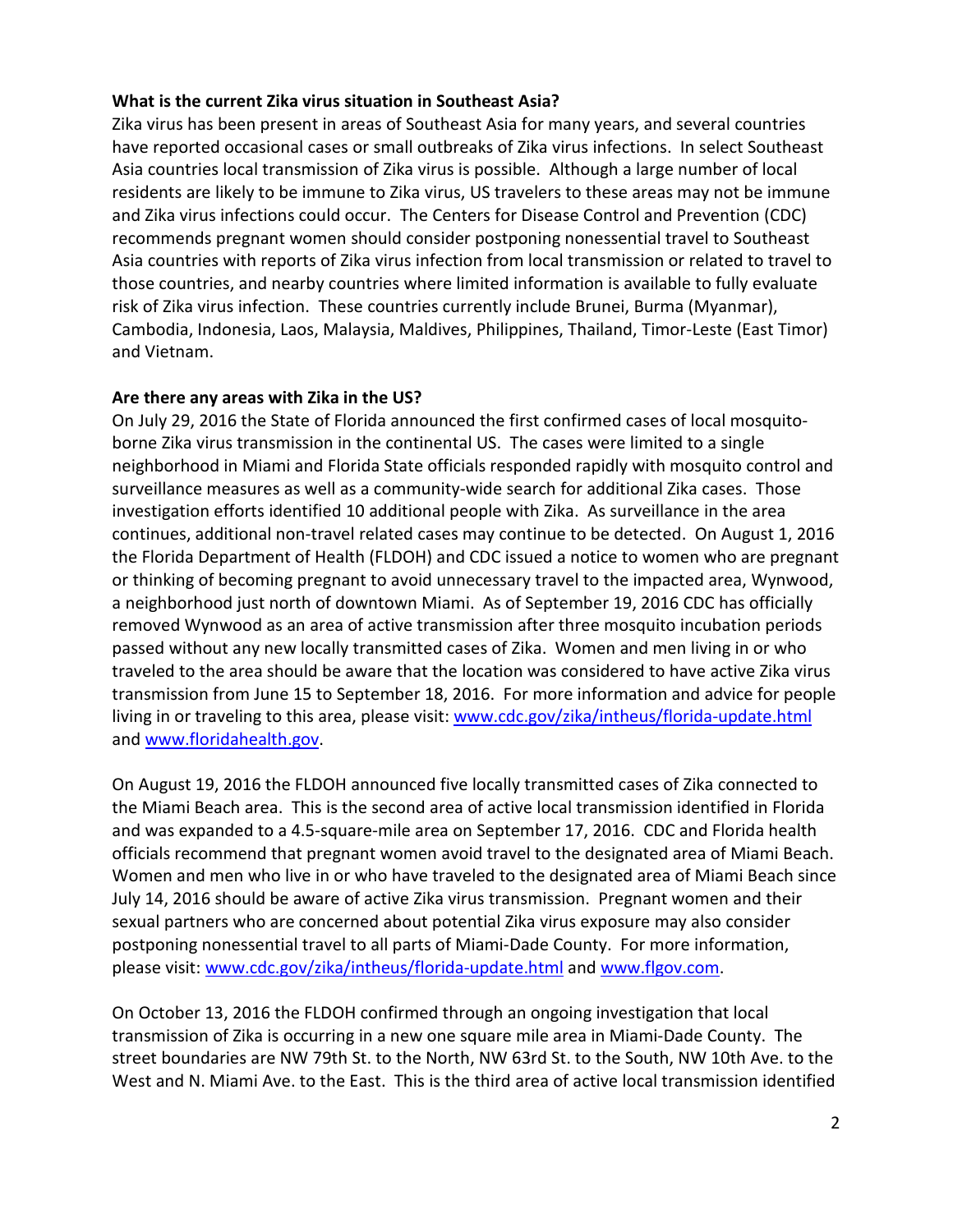in Florida. CDC and Florida health officials recommend that pregnant women avoid travel to the newly designated area, in addition to the previously identified designated areas in Miami-Dade County. Women and men who live in or who have traveled to the newly designated area since August 26th should be aware of active Zika virus transmission in the area. Pregnant women and their sexual partners who are concerned about potential Zika virus exposure may also consider postponing nonessential travel to all parts of Miami-Dade County. For more information, please visit: [www.cdc.gov/zika/intheus/florida-update.html](http://www.cdc.gov/zika/intheus/florida-update.html) and [www.flgov.com.](http://www.flgov.com/)

# **Are there any people with Zika in NJ?**

In late December 2015, the NJDOH identified New Jersey's first laboratory-confirmed case of Zika in a Bergen county woman exposed in Colombia. Since then, NJ has had a number of confirmed Zika cases – none of which have been locally acquired via mosquito bites. While there is little local public health risk associated with these travel-related cases of Zika, the NJDOH informs local health departments and health care providers to increase awareness of the risk of Zika in travelers to South and Central America and the Caribbean.

# **Why is there a spike in the number of travel-related cases in NJ?**

In NJ we are seeing more travel-related Zika cases as we have heightened the awareness of Zika and improved surveillance and testing for this disease. To date, there have been no locally transmitted cases of Zika in NJ.

# **Why has the CDC issued a travel alert for Zika if there is no transmission in the US?**

Zika virus can be spread from a pregnant woman to her unborn baby. Zika virus infection during pregnancy is a cause of a serious birth defect of the brain called microcephaly and other severe brain defects. Knowledge of the link between Zika and these outcomes is evolving, but until more is known, CDC recommends special precautions for the following groups:

Women who are pregnant (in any trimester):

- Consider postponing travel to any area with ongoing Zika virus transmission.
- If you must travel to one of these areas, talk to your doctor first and strictly follow steps to prevent mosquito bites during your trip.

Women who are trying to become pregnant:

- Before you travel, talk to your doctor about your plans to become pregnant and the risk of Zika virus infection.
- Strictly follow steps to prevent mosquito bites during your trip.
- Avoid pregnancy for 8 weeks following your trip. Pregnancy should be prevented either by abstinence or consistent and reliable contraception.

# **What can we expect in the near future?**

Specific areas with ongoing Zika virus transmission are often difficult to determine and are likely to change over time. As more information becomes available, travel notices will be updated.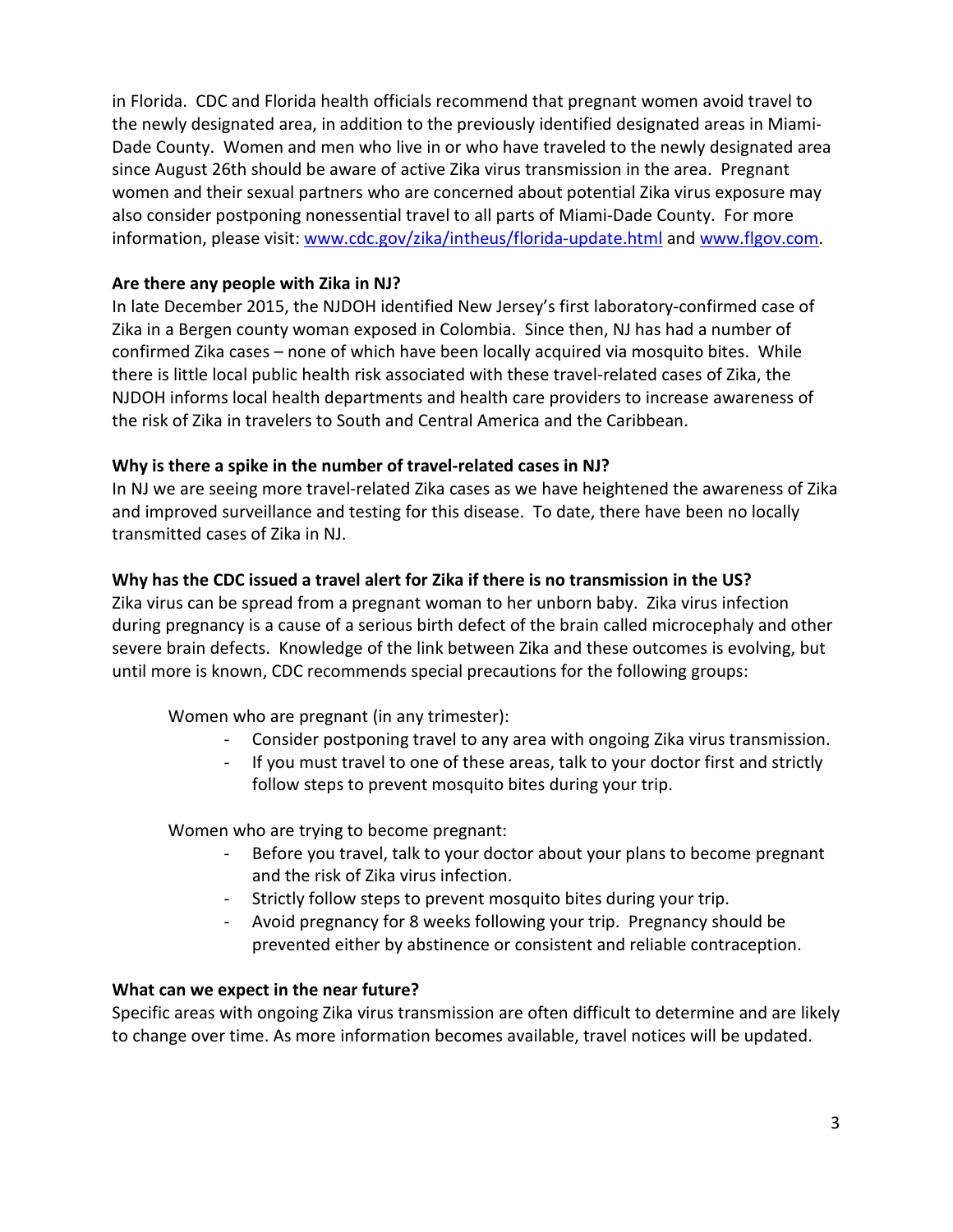### **Is the U.S. at risk of a widespread outbreak?**

*Aedes aegypti* mosquitoes most commonly transmit Zika virus. *Aedes albopictus* mosquitoes can also transmit Zika virus. While these species of mosquitoes are present in many U.S. states, a widespread outbreak is not expected. If U.S. mosquitoes become infected with the virus, it will likely result in localized outbreaks which can be controlled through good surveillance and mosquito control efforts. Additionally, in the U.S there is widespread use of window screens and air conditioning which reduce exposure to mosquitoes. The CDC's assumption is based on studies of other mosquito-borne diseases, such as dengue and Chikungunya, that had localized transmission in the U.S but did not expand to large, uncontrollable outbreaks.

### **What is Guillain-Barré syndrome (GBS)?**

Guillain-Barré syndrome (GBS) is an uncommon sickness of the nervous system in which a person's own immune system damages the nerve cells, causing muscle weakness, and sometimes, paralysis. About 3,000 to 6,000 people develop GBS each year in the U.S. GBS symptoms include weakness of the arms and legs that is usually the same on both sides of the body. These symptoms can last a few weeks or several months. Most people fully recover from GBS, but some people have permanent damage, and in 1 out of 20 cases people have died.

Most cases of GBS tend to occur for no known reason. Researchers do not fully understand what causes GBS. Most people with GBS report an infection before they have GBS symptoms. Rarely, vaccination has also been associated with the onset of GBS.

### **Does Zika virus infection cause GBS?**

Current CDC research suggests that Guillain-Barré syndrome (GBS) is strongly linked to Zika. However, only a small percentage of people with recent Zika virus infection get GBS. CDC is continuing to investigate the link between GBS and Zika to learn more.

### **Is there a link between pesticides and microcephaly?**

Several media reports in February 2016 suggested that a pesticide called pyriproxyfen might be linked with microcephaly. Pyriproxyfen is a registered pesticide in Brazil and other countries that has been used for decades and is added to drinking water in Brazil. Pyriproxyfen has not been linked to microcephaly and the World Health Organization (WHO) has approved the use of pyriproxyfen for the control of disease-carrying mosquitoes.

### **What are NJ camps doing to protect against mosquitoes and mosquito-borne diseases?**

The NJ Youth Camp Safety Standards require camps to provide screening for windows and doors in buildings and to implement mosquito control measures, including prohibiting standing water and other possible breeding places for mosquitoes.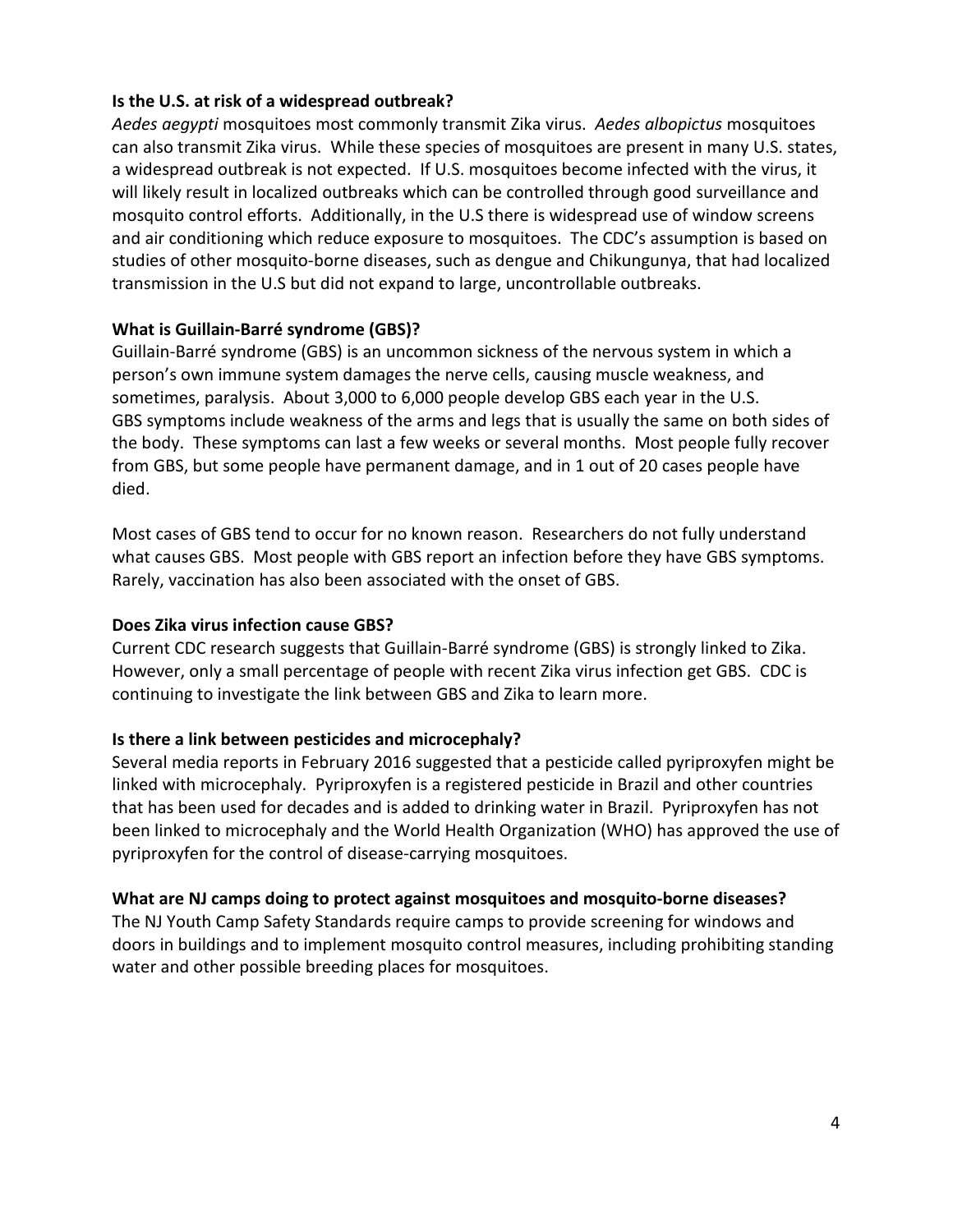#### **ZIKA TESTING**

#### **Who should be tested for Zika virus?**

The criteria below are intended for individuals who do not reside in a Zika-affected area, but may have been exposed during travel. Individuals with frequent (i.e., daily or weekly) travel to Zika-affected areas should be evaluated according to CDC guidelines for patients who reside in areas with active Zika transmission:

<http://www.cdc.gov/mmwr/volumes/65/wr/mm6512e3.htm>

- Acutely symptomatic individuals (including pregnant and non-pregnant persons and children) who present with at least one symptom of Zika (fever, rash, arthralgia, and/or conjunctivitis) and who within the past two weeks:
	- o Traveled to a Zika-affected area (including select countries in Southeast Asia) OR
	- o Had unprotected sex (i.e., vaginal intercourse, anal intercourse, oral sex or shared sex toys) with a partner who traveled to or resides in a Zika-affected area (including select countries in Southeast Asia)

NOTE FOR PROVIDERS: Specimens collected >12 weeks from symptom onset will NOT be performed. IgM serology tests are not reliable after 12 weeks. If a Zika virus exposure occurred >12 weeks ago (and symptoms are unrelated to Zika virus), negative IgM results cannot rule out infection. Additionally, specimens collected between 0-4 days after symptom onset may produce false negative IgM results if antibodies have not had time to develop. Consider collecting a follow up specimen if these results are negative.

- All symptomatic pregnant women who during the 8 weeks before conception (counted as 6 weeks prior to the first day of the last menstrual period) or at any point during the current pregnancy:
	- o Traveled to a Zika-affected area *(including select countries in Southeast Asia)* OR
	- o Had unprotected sex (i.e., vaginal intercourse, anal intercourse, oral sex or shared sex toys) with a partner who has been diagnosed with Zika or traveled to a Zikaaffected area (including select countries in Southeast Asia)

NOTE FOR PROVIDERS: Specimens collected >12 weeks from symptom onset will NOT be performed. IgM serology tests are not reliable after 12 weeks. If a Zika virus exposure occurred >12 weeks ago (and symptoms are unrelated to Zika virus), negative IgM results cannot rule out infection. Additionally, specimens collected between 0-4 days after symptom onset may produce false negative IgM results if antibodies have not had time to develop. Consider collecting a follow up specimen if these results are negative.

All **asymptomatic** pregnant women who during the 8 weeks before conception (counted as 6 weeks prior to the first day of the last menstrual period) or at any point during the current pregnancy: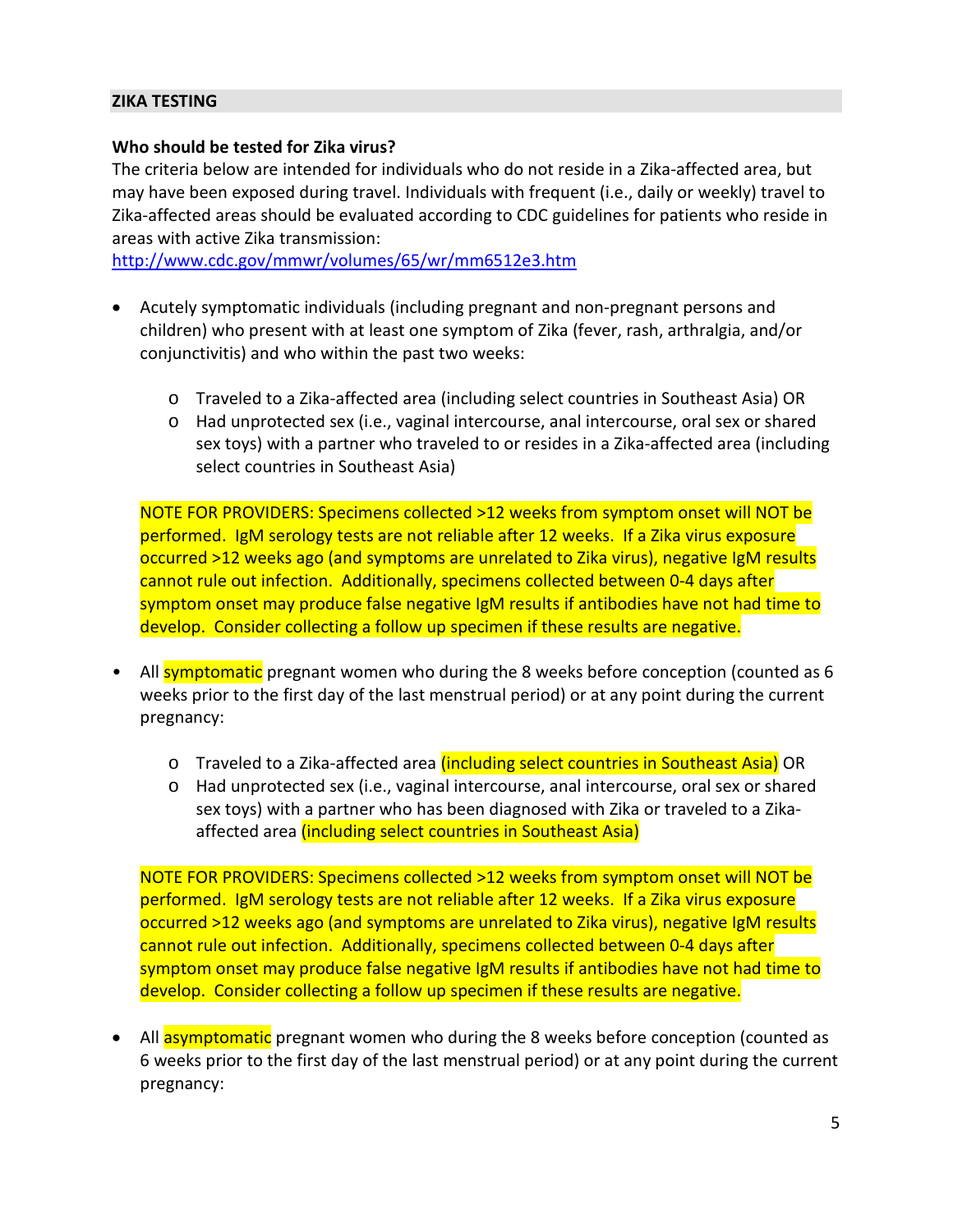- o Traveled to a Zika-affected area OR
- o Had unprotected sex (i.e., vaginal intercourse, anal intercourse, oral sex or shared sex toys) with a partner who has been diagnosed with Zika or traveled to a Zikaaffected area

NOTE FOR PROVIDERS: If asymptomatic, preferred specimen collection date is 2-12 weeks after travel or sexual exposure to account for possible incubation period. PCR will be performed on specimens collected within 2 weeks of last exposure; however, a negative test result does not rule out Zika virus infection, and a second specimen should be collected 2-12 weeks after exposure. Specimens collected >12 weeks from last exposure will NOT be performed. IgM serology tests are not reliable after 12 weeks. If first exposure occurred >12 weeks ago, negative IgM results cannot rule out infection.

- All pregnant women who have lived in, traveled to, or had unprotected sex (i.e., vaginal intercourse, anal intercourse, oral sex or shared sex toys) with someone who lived in or traveled to Miami-Dade County since August 1, 2016
- Infants with microcephaly, intracranial calcifications, or brain or eye abnormalities detected prenatally or at birth, and whose mother traveled to or resided in an area with Zika transmission (including select countries in Southeast Asia) while pregnant
- Infants born to mothers with a positive or inconclusive Zika virus test result while pregnant
- Symptomatic infants, who within the first 2 weeks of life develop at least one symptom of Zika (fever, rash, arthralgia and/or conjunctivitis), and whose mothers traveled to a Zikaaffected area (including select countries in Southeast Asia) within two weeks of delivery
- Individuals with Guillain-Barré syndrome (GBS) who traveled to a Zika-affected area (including select countries in Southeast Asia) and have no other suspected cause of GBS

Considerations for follow up: asymptomatic pregnant women with a history of travel to a Zikaaffected area while pregnant, regardless of past symptoms, should consult with their health care providers. Providers may refer to the CDC MMWR Interim Guidelines for Pregnant Women During a Zika Virus Outbreak: [www.cdc.gov/mmwr/zika\\_reports.html.](http://www.cdc.gov/mmwr/zika_reports.html)

**Can a pregnant woman be tested for Zika weeks or months after being in a country with Zika?**  Testing for asymptomatic pregnant women with travel to a country with current Zika transmission should be offered between 2 and 12 weeks after pregnant women return from travel to areas with ongoing Zika virus transmission. Testing for a pregnant woman with symptoms should happen as soon as possible, but no later than 12 weeks after symptoms.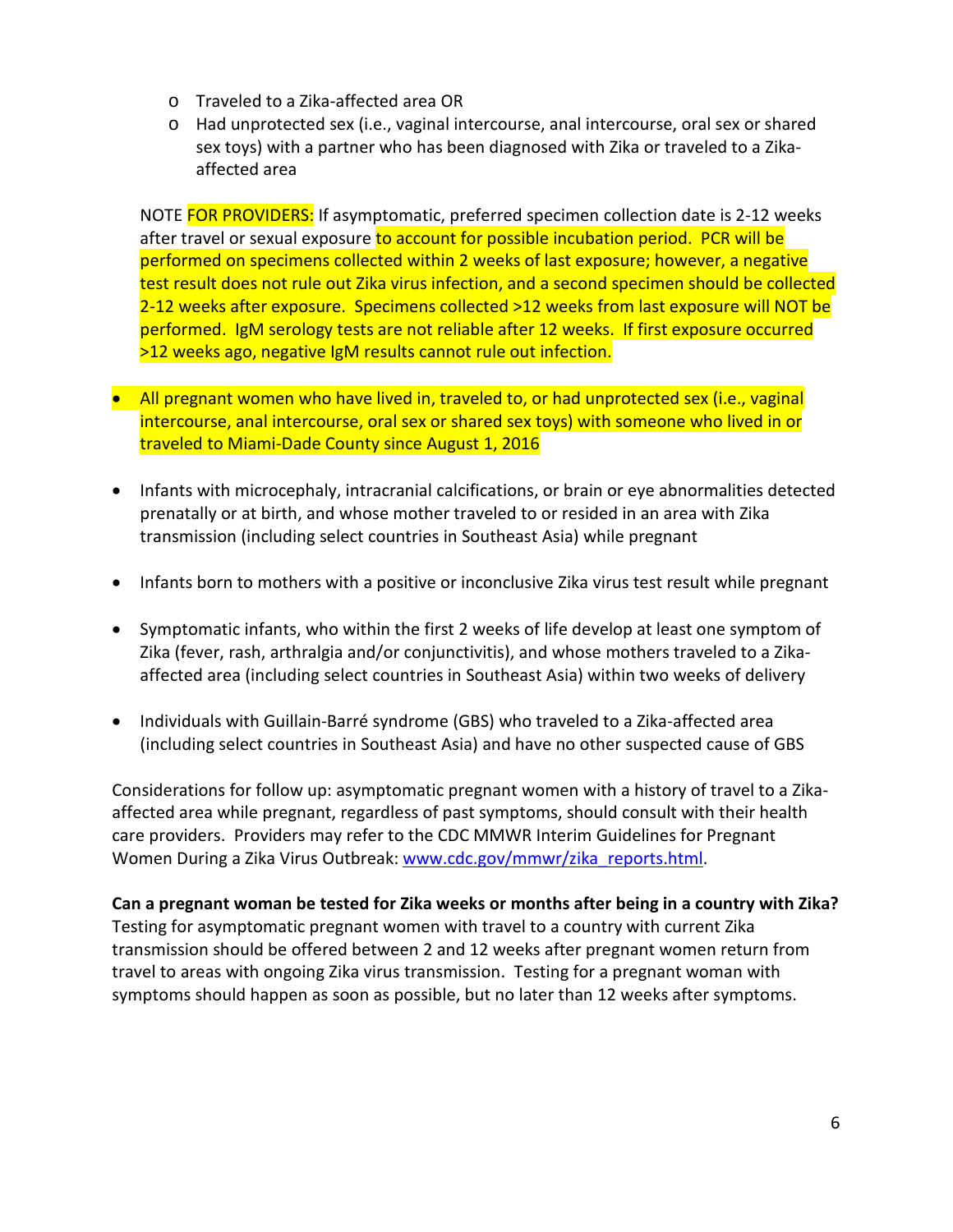# **Why shouldn't an asymptomatic pregnant woman with travel to the select Southeast Asia countries be tested for Zika?**

Testing of people without symptoms of Zika virus who have traveled to areas with endemic Zika virus transmission (for example, the select countries in Southeast Asia) is not recommended. This is because similar and more common viruses spread widely in these areas and may cause false positive results in blood tests. For more information, visit:

<https://wwwnc.cdc.gov/travel/page/zika-virus-southeast-asia> and [http://www.cdc.gov/zika/hc](http://www.cdc.gov/zika/hc-providers/pregnant-woman.html)[providers/pregnant-woman.html.](http://www.cdc.gov/zika/hc-providers/pregnant-woman.html)

### **Can a man's semen be tested for Zika virus?**

At this time, testing of men for the purpose of assessing risk for sexual transmission is not recommended; although, this may change as we learn more. There are tests to detect Zika virus in semen, but they are not widely available and the test results are difficult to interpret. As more is learned, recommendations for the prevention and treatment of Zika virus through sexual transmission will be updated. At this time, recommendations for pregnant couples are to practice abstinence or use barrier methods against infection (male and female condoms and dental dams) throughout the pregnancy; these recommendations do not change, even if a person with possible Zika virus exposure tests negative for Zika virus infection. For more information, visit: [www.cdc.gov/zika/symptoms/diagnosis.html](http://www.cdc.gov/zika/symptoms/diagnosis.html) and [www.cdc.gov/zika/hc](http://www.cdc.gov/zika/hc-providers/clinical-guidance/sexualtransmission.html)[providers/clinical-guidance/sexualtransmission.html.](http://www.cdc.gov/zika/hc-providers/clinical-guidance/sexualtransmission.html)

### **How can I get tested for Zika virus?**

If you think you may have Zika virus, please see your healthcare provider for evaluation. If your provider is concerned and would like to seek testing, your local health department can be contacted to obtain approval. Only providers can obtain approvals, and testing requires a prescription from a healthcare provider.

# **How much does Zika virus testing cost?**

Zika virus tests approved by a health department and tested at the NJDOH laboratory are free of charge; however, there may be fees to an individual or their insurance company associated with the cost of a doctor's appointment (private physician, urgent care, emergency department, etc.) and/or the specimen collection process. Please contact the testing facility and/or your insurance company more information regarding potential fees for Zika testing.

# **Is there free testing for Zika in New Jersey?**

Testing for Zika involves visiting a healthcare provider, who can evaluate your symptoms and potential exposure to Zika, and getting your blood drawn and urine collected for a laboratory test. There are currently no free clinics for Zika testing, but there are lower cost options for persons who are uninsured or may qualify for a sliding fee scale.

If you are pregnant, you may qualify for immediate assistance with healthcare costs including Zika testing. For more information on this and other helpful resources such as prenatal care, Federally Qualified Health Centers, WIC (Women, Infants and Children) or Special Child Early Intervention Services (SCHEIS), please call the 24/7 Family Health Helpline at 1-800-328-3838.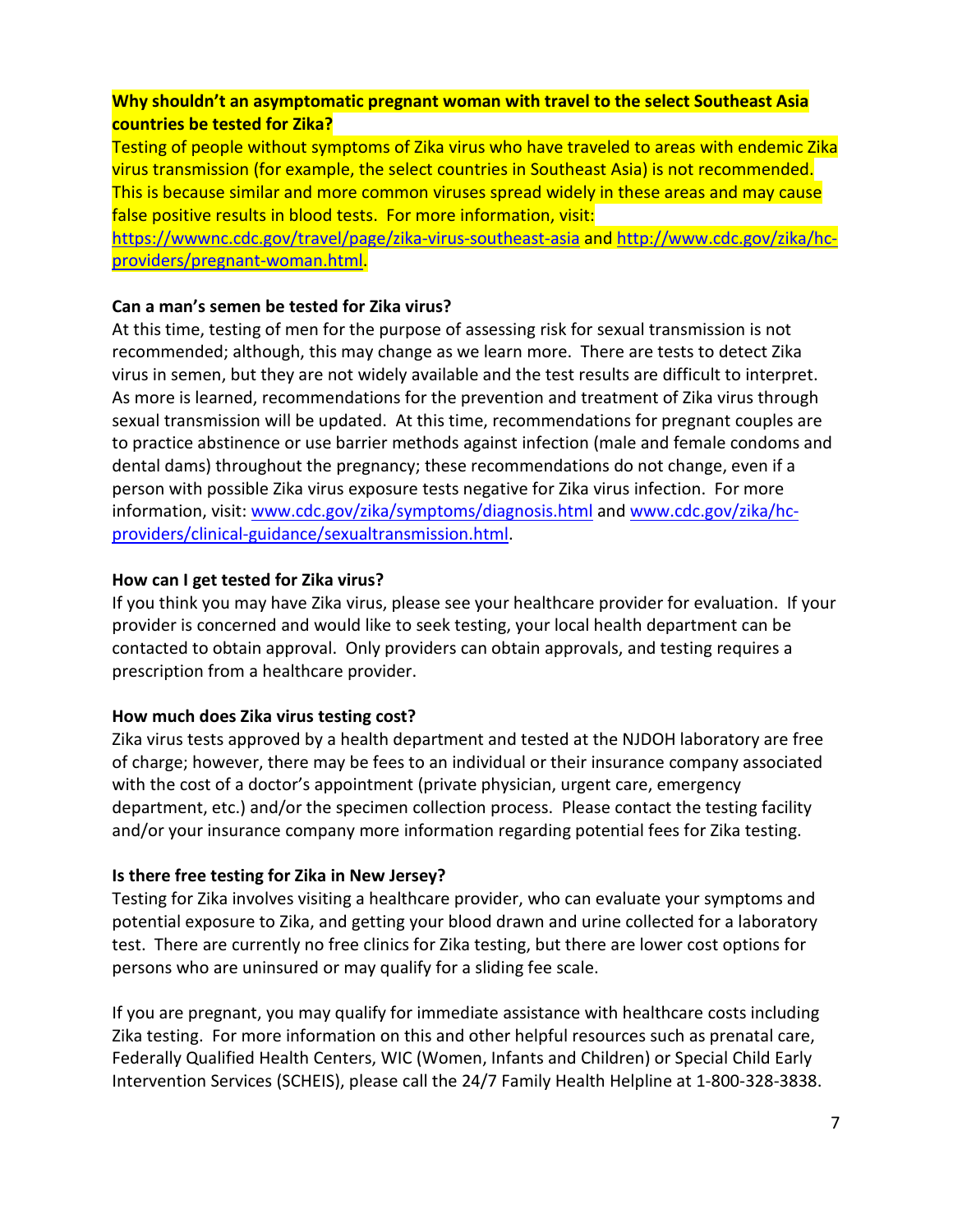# **How can I find low cost healthcare services for Zika testing?**

New Jersey's Federally Qualified Health Centers (FQHCs) offer a wide range of health care services for the entire family. You don't need health insurance to get care at a center. Centers serve the uninsured and underinsured, as well as patients with Medicaid, Medicare and private insurance. If you're uninsured, your bill will be based on your ability to pay and no one is ever turned away for lack of funds. For more information and to find an FQHC near you please visit: [http://nj.gov/health/fhs/fqhc.](http://nj.gov/health/fhs/fqhc)

# **ZIKA SIGNS / SYMPTOMS / SEVERITY**

### **What are the signs and symptoms of this virus in people?**

The most common symptoms of Zika include:

- Fever
- Rash
- Joint pain (arthralgia)
- Conjunctivitis (red eyes)

Other common symptoms include:

- Muscle pain
- Headache

### **How severe is illness associated with Zika?**

Most people do not develop symptoms. In the 20% of people who do get symptoms, the illness is usually mild. The biggest concern is the chance for a serious birth defect if a pregnant woman becomes infected.

### **What is the rash type and distribution?**

At this point in time, the type of rash commonly seen with Zika is still being defined. Maculopapular (flat and bumpy areas) rash is reported most often. This rash is often pruritic (itchy). Additionally, rash on the trunk and face have been described, but we cannot rule out the possibility that a rash will distribute differently. CDC would like healthcare providers to document all rash information so we can learn more about this symptom.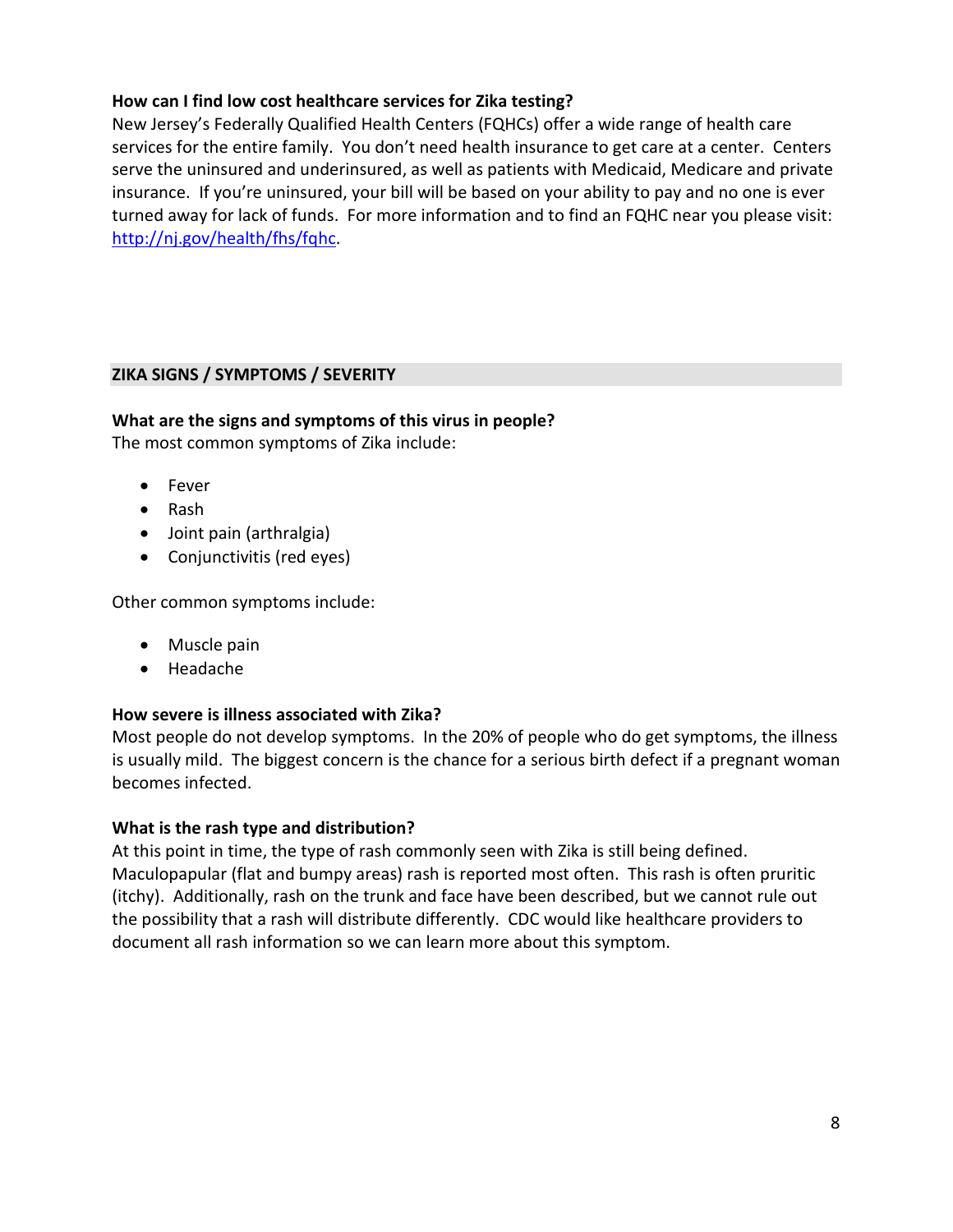#### **ZIKA VIRUS TRANSMISSION / INFECTIVITY**

#### **Is Zika contagious? How does it spread?**

Most people who are infected were bitten by an infected mosquito. There has been one report of possible spread of the virus through blood transfusion. There has also been one confirmed case of Zika in a person with no known risk factors; however, this person did provide care to another person who had uniquely high amounts of Zika virus in his blood. It remains unclear how this person became infected with Zika. Family contacts should be aware that blood and body fluids of severely ill patients might be infectious. While mosquito bites are the main way that Zika virus is spread, Zika virus can also spread when an infected man or woman has sex with his or her partners, even if the infected person does not have symptoms at the time.

Currently, there are no confirmed reports of Zika spreading from an infected patient to a healthcare provider or other patients. However, healthcare personnel are reminded to use Standard Precautions when they might come in contact with high volumes of body fluids. Standard Precautions to minimize contact with body fluids are important to reduce the possibility of spreading infectious diseases such as Zika.

#### **What is the incubation period for Zika?**

Symptoms usually begin 2-7 days after being infected and last several days to a week.

### **Who is at highest risk for getting infected with Zika?**

Anyone who is living in or traveling to an area where Zika virus is found, who has not already been infected with Zika virus, is at risk for infection. All travelers should continue to take steps to prevent mosquito bites for 3 weeks after they leave an area with Zika, even if they do not feel sick.

### **Are you immune for life once infected?**

Once a person has been infected, he or she is likely to be protected from future infections.

### **Can mothers pass Zika on to babies?**

Zika virus can be passed from mother to her baby during pregnancy. This mode of transmission is being investigated. To date, there are no reports of infants getting Zika through breastfeeding, although the virus has been identified in breast milk. Because the benefits of breastfeeding outweigh the risk of acquiring Zika, mothers are encouraged to breastfeed, even in areas where Zika virus is found.

### **Can Zika be spread during breastfeeding?**

To date, there are no reports of infants getting Zika through breastfeeding. Because of the benefits of breastfeeding, mothers are encouraged to breastfeed even in areas where Zika virus is found. Mothers who are breastfeeding in areas where Zika virus is found should practice mosquito prevention measures such as using insect repellent.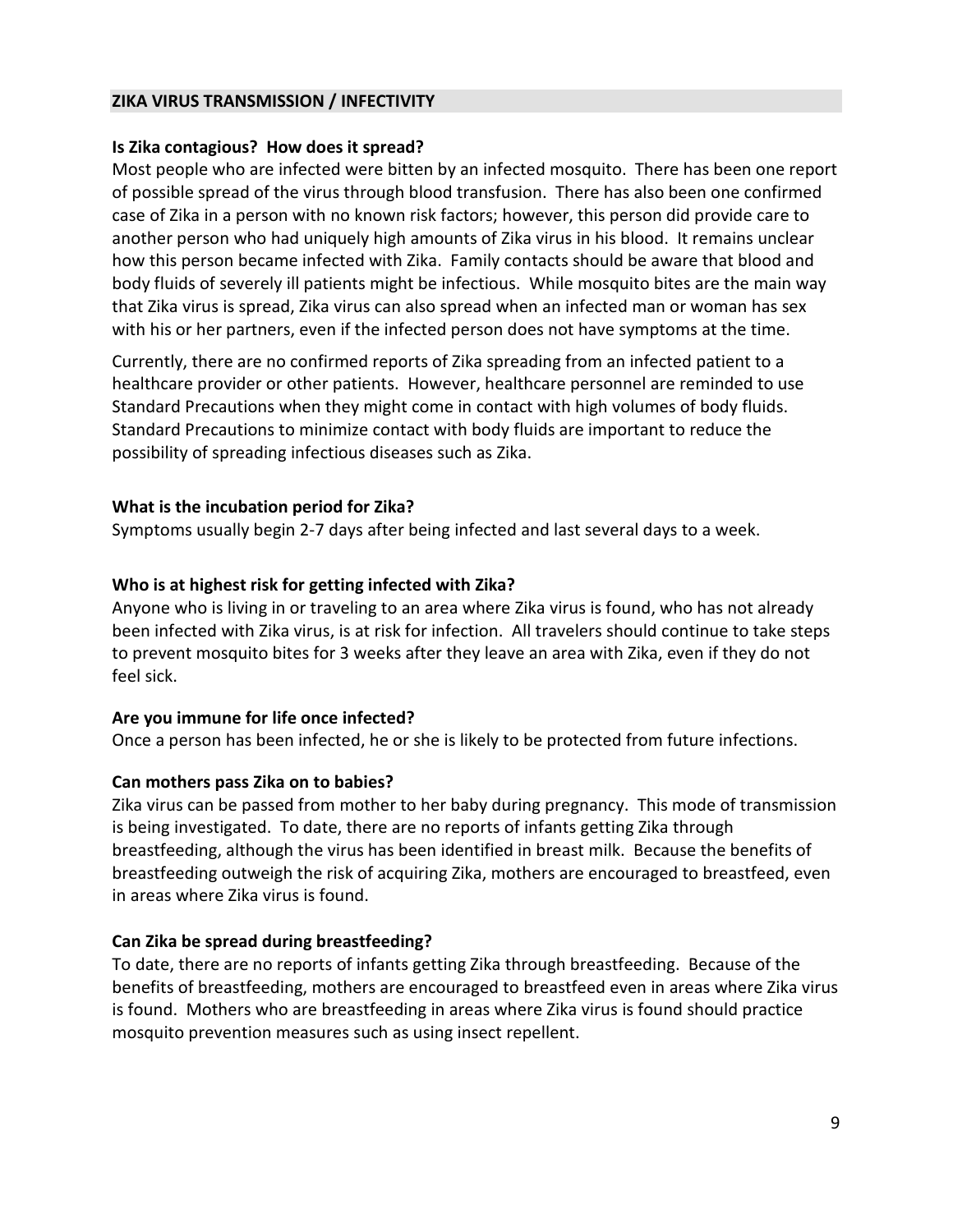# **Can Zika be sexually transmitted?**

Spread of the virus through sexual contact has occurred. Zika can be spread during sex from a man or woman who has Zika to his or her sex partners, even if the infected person does not have symptoms at the time. The primary method of transmitting Zika is through the bite of an infected *Aedes* mosquito. The risk for sexual transmission of Zika virus can be eliminated by abstinence and reduced by correct and consistent use of barrier methods against infection. Given the potential risks of maternal Zika virus infection, pregnant women with sex partners (male or female) who live in or have traveled to an area with active Zika virus transmission should abstain from sexual activity or consistently and correctly use barrier methods against infection, such as male and female condoms and dental dams, during sex (i.e., vaginal intercourse, anal intercourse, and oral sex, and the sharing of sex toys) throughout the entire pregnancy.

# **How can pregnant couples prevent the sexual transmission of Zika virus?**

Sexual transmission of Zika virus is possible, and is of particular concern during pregnancy. CDC recommends that pregnant women with sex partners (male or female) who live in or have traveled to an area with active Zika virus transmission should abstain from sexual activity or consistently and correctly use barrier methods against infection, such as male and female condoms and dental dams, during sex (i.e., vaginal intercourse, anal intercourse, and oral sex, and the sharing of sex toys) throughout the entire pregnancy. Pregnant women should talk to their health care provider about their male or female partner's possible exposures to mosquitoes and history of Zika-like illness. If a man or woman develops symptoms of Zika virus illness during travel or within 2 weeks after returning from an area with active Zika virus transmission, he or she should see a healthcare provider.

# **How can couples who are not pregnant and not planning to become pregnant prevent the sexual transmission of Zika virus?**

Men and women who want to reduce the risk for sexual transmission of Zika should use barrier methods against infection, such as male and female condoms and dental dams, consistently and correctly during sex (i.e., vaginal intercourse, anal intercourse, and oral sex, and the sharing of sex toys) or abstain from sex when one sex partner has traveled to or lives in in area with active Zika virus transmission.

| Preventing Sexual Transmission of Zika for People Who Have Traveled to an Area with Zika* |                                                                                                                  |  |
|-------------------------------------------------------------------------------------------|------------------------------------------------------------------------------------------------------------------|--|
| If you are pregnant                                                                       | Pregnant women should not travel to areas with Zika. If                                                          |  |
|                                                                                           | you must travel to an area with Zika, talk to your                                                               |  |
|                                                                                           | healthcare provider.                                                                                             |  |
| If your partner is pregnant                                                               | Use condoms correctly, every time you have vaginal, anal,                                                        |  |
|                                                                                           | or oral sex or do not have sex for the entire pregnancy.                                                         |  |
| If you and your partner are planning a                                                    | Consider avoiding nonessential travel to areas with active                                                       |  |
| pregnancy                                                                                 | Zika transmission. *                                                                                             |  |
|                                                                                           | Discuss your plans for pregnancy with a healthcare<br>provider to determine your risk and the options available. |  |

How long to use condoms or not have sex to prevent the sexual transmission of Zika: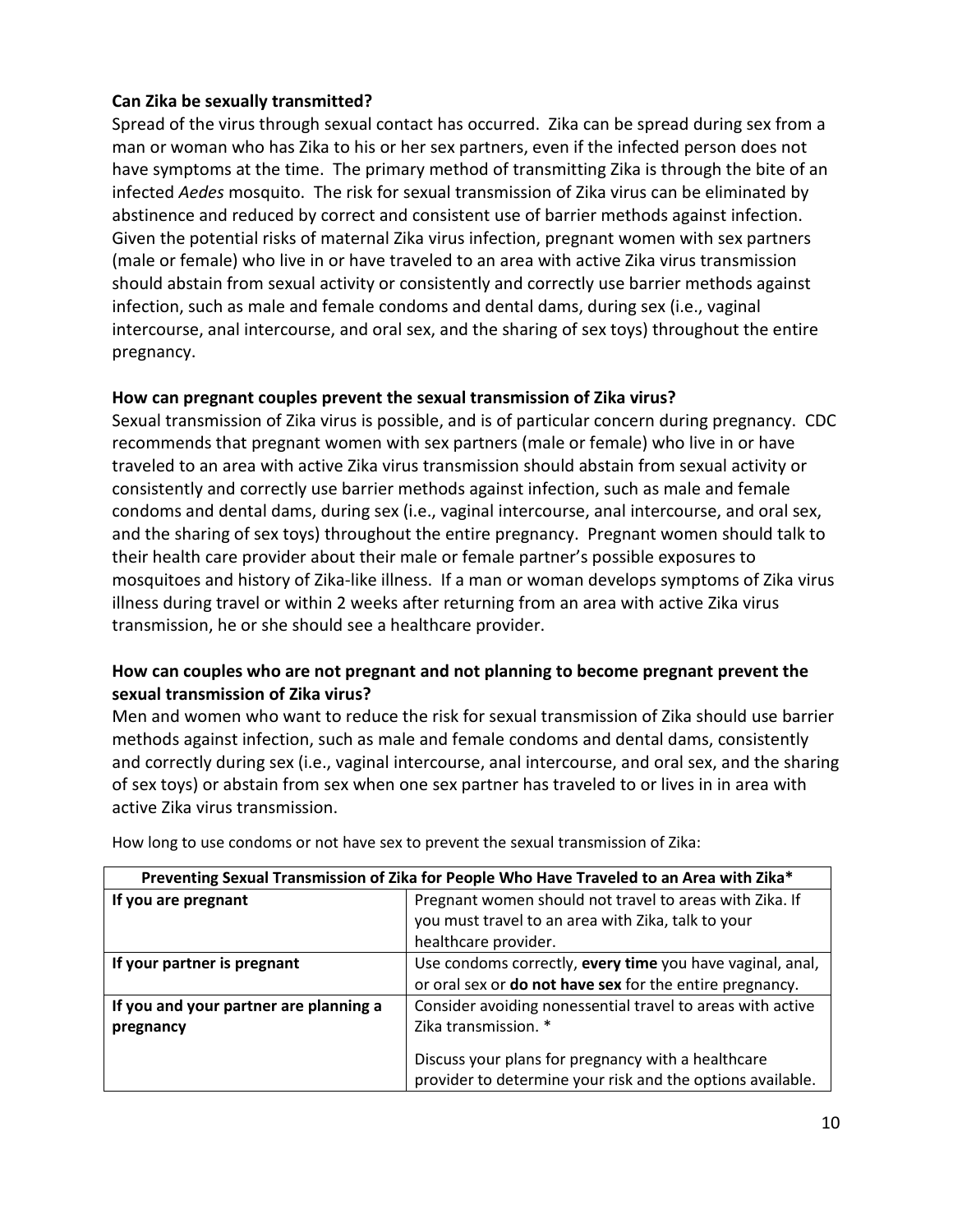| If you or your partner are not pregnant<br>and are not planning a pregnancy | Men: consider using condoms or not having sex for at<br>least 6 months after travel (if you don't have symptoms)<br>or for at least 6 months from the start of symptoms (or<br>Zika diagnosis) if you develop Zika. |
|-----------------------------------------------------------------------------|---------------------------------------------------------------------------------------------------------------------------------------------------------------------------------------------------------------------|
|                                                                             | Women: consider using condoms or not having sex for at<br>least 8 weeks after travel (if you don't have symptoms) or<br>for at least 8 weeks from the start of symptoms (or Zika<br>diagnosis) if you develop Zika. |

| Preventing Sexual Transmission of Zika for People Living in an Area with Zika** |                                                              |  |
|---------------------------------------------------------------------------------|--------------------------------------------------------------|--|
| If you or your partner are pregnant                                             | Use condoms from start to finish, every time you have        |  |
|                                                                                 | vaginal, anal, or oral sex or do not have sex for the entire |  |
|                                                                                 | pregnancy.                                                   |  |
|                                                                                 |                                                              |  |
|                                                                                 | It is also very important to see a healthcare provider to    |  |
|                                                                                 | discuss your options during pregnancy.                       |  |
| If you and your partner are planning a                                          | Discuss your plans for pregnancy with a healthcare           |  |
| pregnancy                                                                       | provider to determine your risk and the options available.   |  |
| If you or your partner are not pregnant                                         | Consider using condoms or not having sex as long as there    |  |
| and are not planning a pregnancy                                                | is Zika in the area. If either you or your partner develop   |  |
|                                                                                 | symptoms of Zika or have concerns, talk to a healthcare      |  |
|                                                                                 | provider.                                                    |  |

\*CDC maintains a current list of areas with active Zika transmission[: www.cdc.gov/zika/geo.](http://www.cdc.gov/zika/geo) \*\*If a person frequently travels to an area with Zika, they should follow the guidelines for people living in an area with active Zika transmission.

All persons living in or traveling to areas with Zika virus should take steps to prevent Zika virus infection through prevention of mosquito bites. If a man or woman develops symptoms of Zika virus during travel or within 2 weeks after returning, he or she should see a healthcare provider.

# **Can a previous Zika virus infection cause someone who later becomes pregnant to have an infant with microcephaly?**

We do not know the exact risk to the baby if a woman is infected with Zika virus while she is pregnant. However, Zika virus infection does not pose a risk of birth defects for future pregnancies. Zika virus usually remains in the blood of an infected person for about a week. Zika virus has been found in semen at least 24 days after symptoms began. Zika virus genetic material has been found in semen up to 188 days after symptoms began, in vaginal fluids 3 days after symptoms began, and in cervical mucus up to 11 days after symptoms began. Finding Zika virus genetic material does not necessarily mean that live virus is present or that a person can spread it to others. CDC and other public health partners continue to study Zika virus and how it is spread. There is no evidence the virus will cause infections in a baby that is conceived after the virus is cleared from the blood.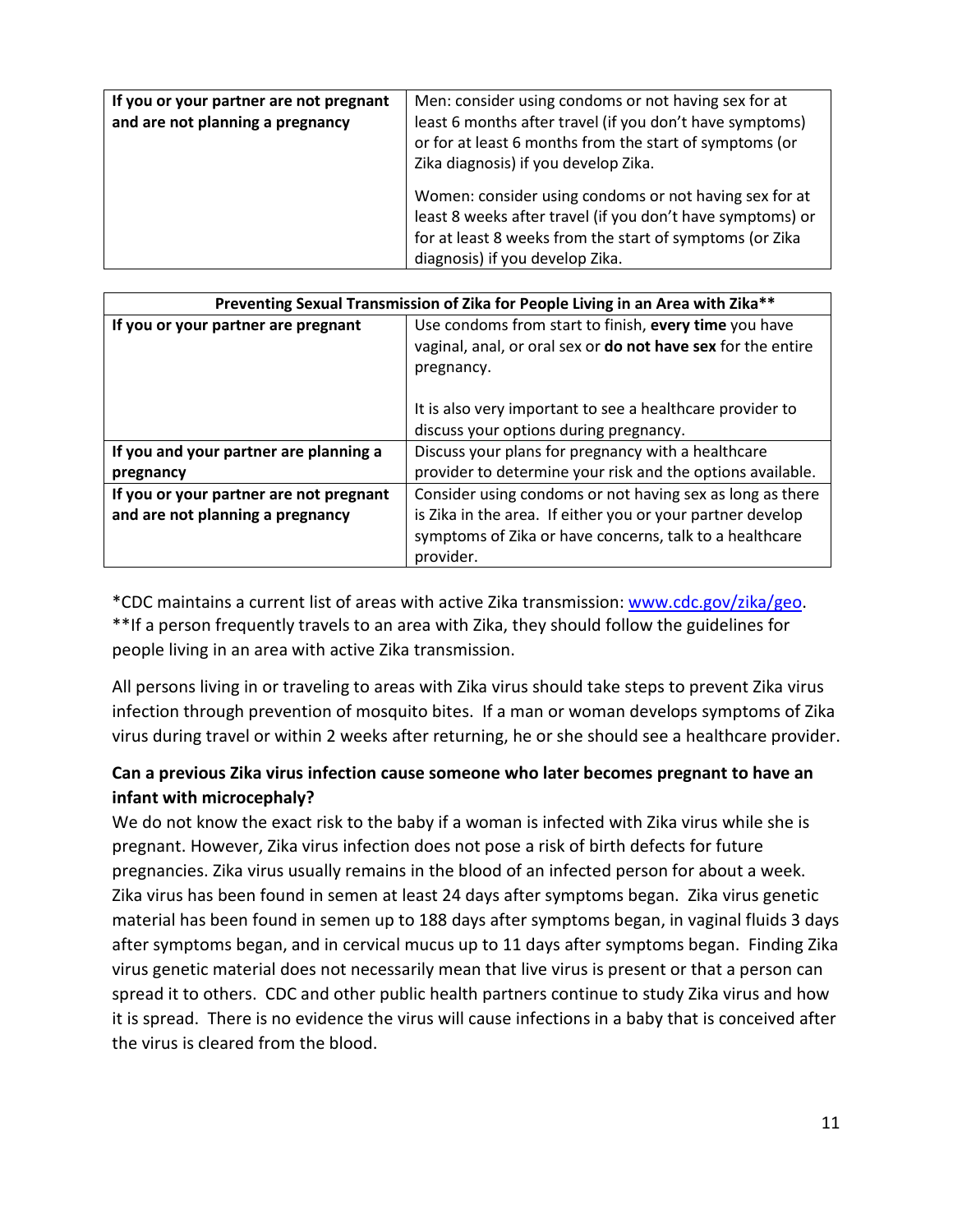# **If a woman who is not pregnant is bitten by a mosquito and infected with Zika virus, will her future pregnancies be at risk?**

Zika virus usually remains in the blood of an infected person for about a week. There is currently no evidence to suggest Zika virus infection poses a risk of birth defects in future pregnancies.

# **If a woman has traveled to an area with Zika transmission, should she wait to get pregnant?**

We do not know how great the risk to a baby is if a woman becomes infected with Zika virus while she is pregnant. Zika virus usually remains in the blood of an infected person for up to a week. Infectious Zika virus (virus that can be spread to others) has been found in semen at least 24 days after symptoms began. Zika virus genetic material has been found in semen up to 188 days after symptoms began, in vaginal fluids 3 days after symptoms began, and in cervical mucus up to 11 days after symptoms began. Finding Zika virus genetic material does not necessarily mean that live virus is present or that a person can spread it to others. CDC and other public health partners continue to study Zika virus and how it is spread. There is currently no evidence that Zika virus infection poses a risk of birth defects in future pregnancies. A woman thinking about pregnancy, who has recently traveled to an area with local Zika transmission, should talk to her healthcare provider after returning.

| <b>Suggested Timeframe to Wait Before Trying to Get Pregnant</b> |                                                                 |  |  |
|------------------------------------------------------------------|-----------------------------------------------------------------|--|--|
| After a Possible Zika Virus Exposure*                            |                                                                 |  |  |
| If you or your partner are                                       | Consider avoiding nonessential travel to areas with active Zika |  |  |
| planning to conceive in the                                      | transmission.                                                   |  |  |
| near future                                                      |                                                                 |  |  |
| Women                                                            | Wait at least 8 weeks after symptoms start or last possible     |  |  |
|                                                                  | exposure.                                                       |  |  |
| Men                                                              | Wait at least 6 months after symptoms start or last             |  |  |
|                                                                  | possible exposure.                                              |  |  |
|                                                                  |                                                                 |  |  |

\*Possible Zika virus exposure is defined as recent travel an area of active Zika virus transmission or sex (vaginal intercourse, anal intercourse, and oral sex, and the sharing of sex toys) without using a barrier method to prevent infection, such as male and female condoms and dental dams, with a man or woman infected with Zika or who traveled to or resided in an area of active Zika virus transmission. CDC maintains a current list of areas with active Zika transmission: [www.cdc.gov/zika/geo.](http://www.cdc.gov/zika/geo)

# **Can Zika be spread through blood transfusions?**

There is a strong possibility that Zika virus can be spread through blood transfusions. Since most people (80%) infected with Zika do not show symptoms, they may not know they have been infected. It is not known how long Zika virus can stay in blood, but scientists and researchers believe it is less than 28 days. To date, there have not been any confirmed cases of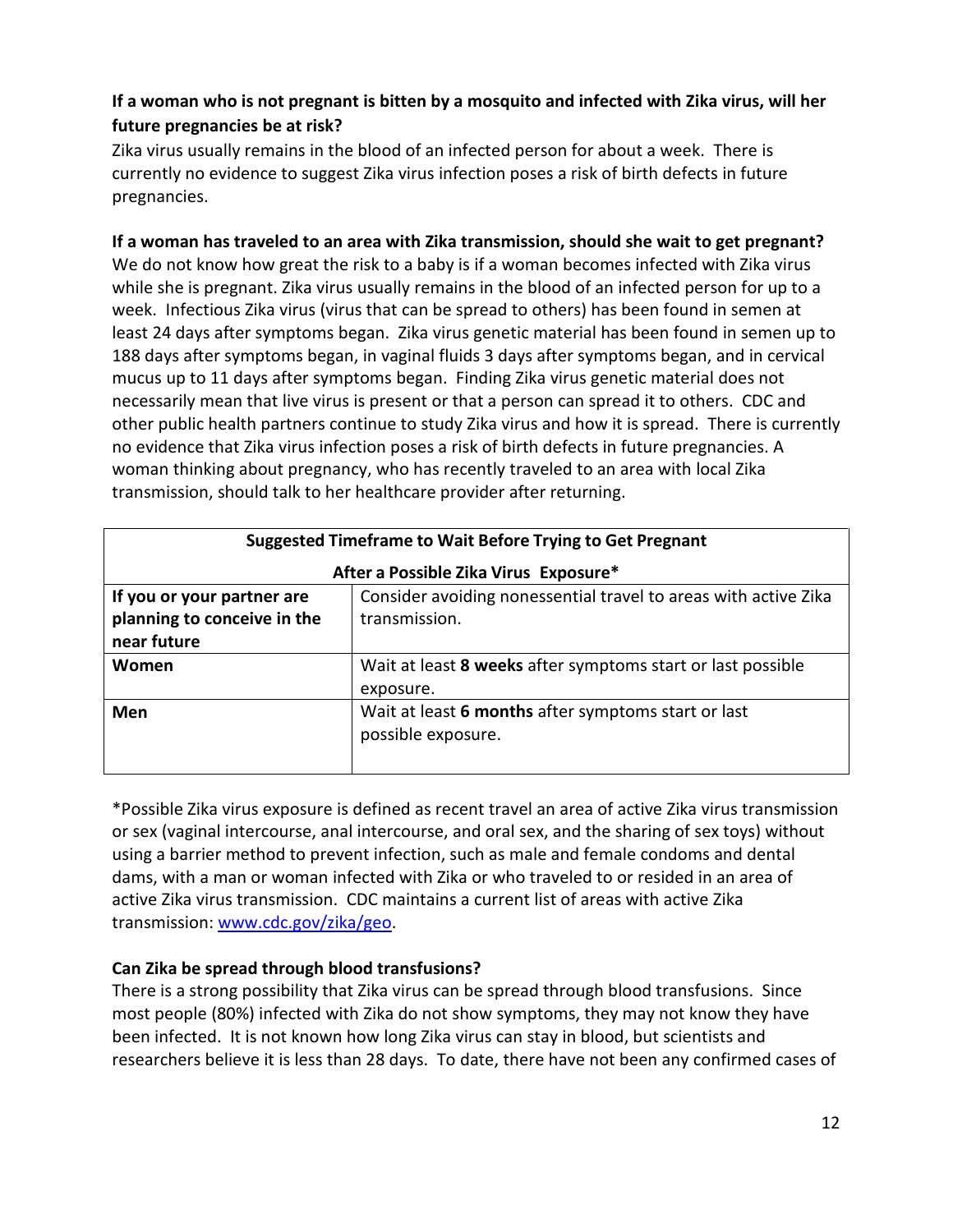blood transfusion transmission in the U.S. Multiple reports of Zika being spread through transfusions in Brazil are being investigated.

# **I was in a place with Zika recently—can I donate blood?**

The U.S. Food and Drug Administration (FDA) is closely monitoring the spread of Zika virus.

In areas without active Zika virus transmission, the FDA and blood collection establishments (blood centers) are asking that blood donors possibly at risk for Zika virus infection wait four weeks (28 days) before donating. This was recommended in FDA guidance issued February 2016.

Individuals possibly at risk include:

- Those who have been to an area with active transmission of Zika virus within the past four weeks
- Those who have exhibited signs and symptoms suggestive of Zika virus infection within four weeks prior to donating
- Those who have had sexual contact with a person who has traveled to, or resided in, an area with active Zika virus transmission or has been diagnosed with/had symptoms suggestive of Zika virus infection during the prior three months

CDC maintains a current list of areas with active Zika transmission: [www.cdc.gov/zika/geo.](http://www.cdc.gov/zika/geo)

In areas with active Zika virus transmission, the FDA recommends that Whole Blood and blood components for transfusion be obtained from areas of the U.S. without active transmission, screen donated blood and blood components for Zika virus, or use FDA-approved pathogenreduction technology for plasma and certain platelet products. This was recommended in FDA guidance issued February 2016.

To protect the US blood supply, CDC, in collaboration with the FDA, defines areas of active Zika virus transmission as having two or more locally acquired cases of Zika virus infection within 45 days. These defined areas of risk can be different from areas for which CDC has issued travel guidance, because of concerns about potential risk for blood safety.

The following are areas of active transmission of Zika virus in the continental United States for the purpose of blood and tissue safety intervention:

- Miami-Dade County, FL
- Palm Beach County, FL

On August 26, 2016, the FDA issued revised guidance to prevent the spread of Zika virus through the blood supply. This new FDA guidance calls for blood collection centers in the United States to screen all donated blood and blood components for Zika virus. This revised guidance takes the place of the previous FDA guidance issued February 2016. This guidance will be implemented immediately in Miami-Dade County and Palm Beach County, FL, in high-risk states within 4 weeks, and in all states within 12 weeks. For more information, visit: [http://www.fda.gov/NewsEvents/Newsroom/PressAnnouncements/ucm518218.htm.](http://www.fda.gov/NewsEvents/Newsroom/PressAnnouncements/ucm518218.htm)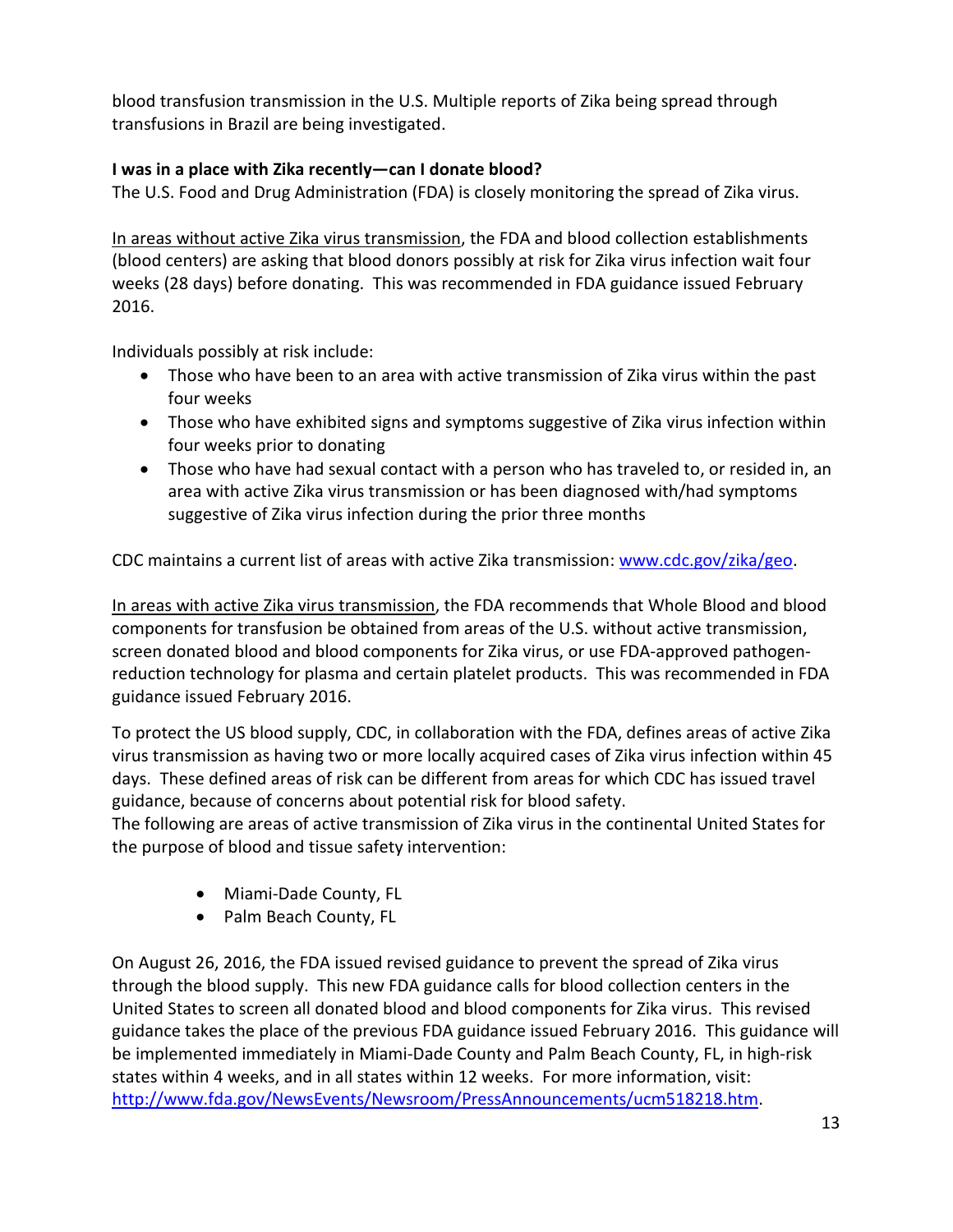# **What if I was in a place with Zika recently, or I got symptoms, and I already donated blood?**

Blood centers request that if a donor gives blood and later realizes that they should have waited, he or she should immediately notify the blood center where they donated so the product can be removed.

Removal could be due to:

- 1) possible Zika virus exposure (see above) or
- 2) because they develop symptoms consistent with Zika virus infection within 14 days of donation

### **Can Zika be spread through kissing?**

Zika virus has been found in saliva (spit). It is unknown if Zika can be spread through kissing and this is being investigated. Remember that Zika is a mosquito-borne disease and most people who are infected were bitten by an infected mosquito.

### **U.S. ZIKA PREGNANCY REGISTRY**

### **What is the purpose of the US Zika Pregnancy Registry?**

CDC developed the US Zika Pregnancy Registry to learn more about the effects of Zika during pregnancy and to learn more about the growth and development of babies whose mothers had Zika while pregnant. The registry is a database of health information without names attached to it. CDC will collect health information about Zika among pregnant women and babies across the United States for the registry. CDC and health departments will use the information from this registry to help pregnant women and families affected by Zika. The knowledge gained from this registry will help doctors and other healthcare providers care for pregnant women and their babies. Comprehensive national information will support and improve the public health response.

### **Who is being included in the registry?**

Women living in the United States who have been infected with Zika during pregnancy and their babies will be included in the registry. Puerto Rico is establishing a separate Zika pregnancy surveillance system. If a patient is eligible for the registry, their healthcare provider will be contacted for follow up.

### **What will be done with the information collected?**

The identity of people in the registry will be kept private and secured. The information a doctor or other healthcare provider shares will be added to the registry with information about other pregnant patients with Zika and the babies born to these mothers. This information will help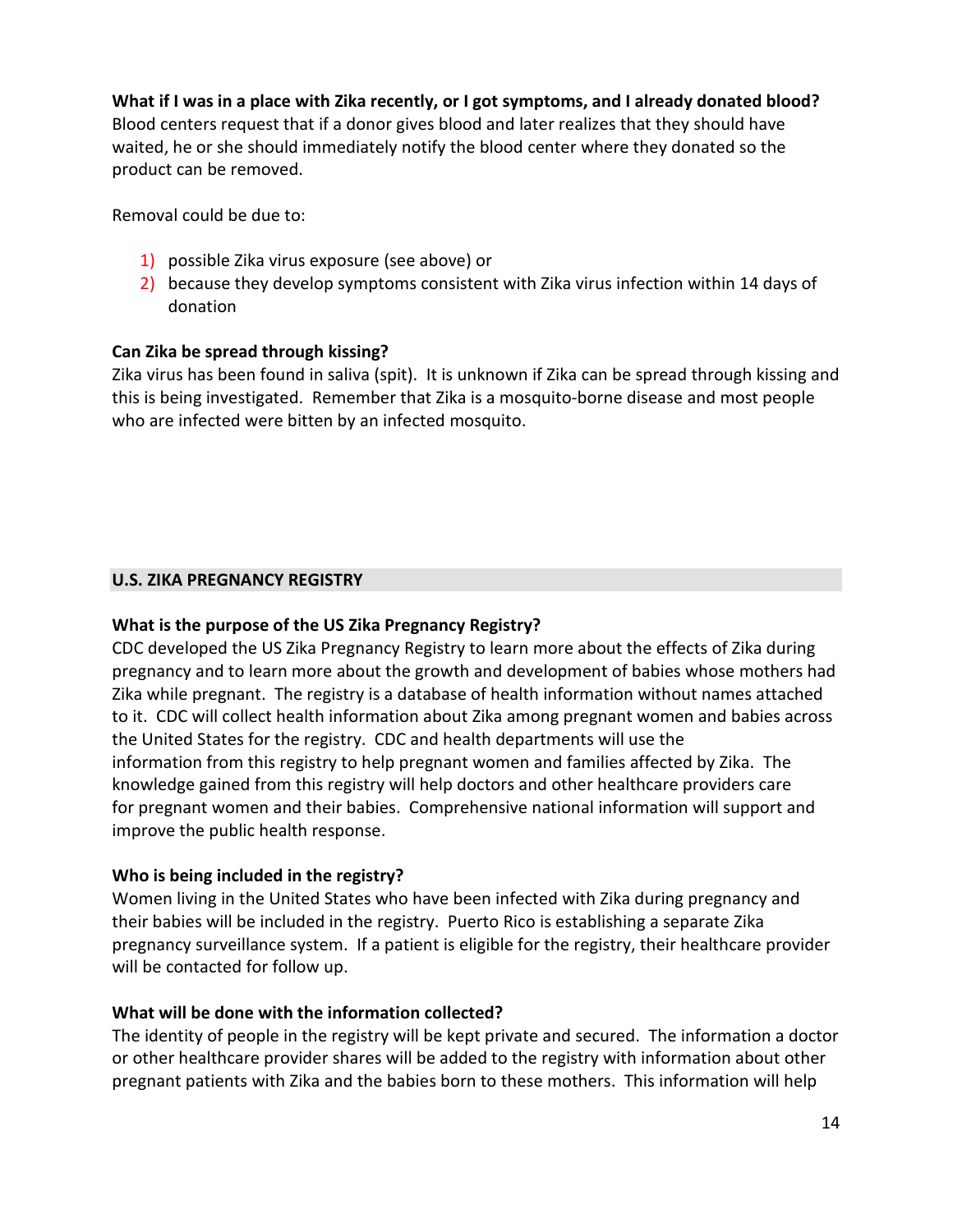CDC and state health departments better understand how Zika affects pregnant women and their babies. Data are reported as a total for all US states and the District of Columbia and as a total for all US territories; CDC is not reporting individual state, tribal, territorial, or jurisdictional level data. The numbers reflect the poor outcomes among completed pregnancies with laboratory evidence of possible Zika virus infection that have been reported to the pregnancy surveillance systems.

# **What do I have to do to be in the registry?**

If your healthcare provider is participating in this Registry, she/he will let you know you have been included and will share information about your health with your health department and the CDC. You will not need to do extra paperwork, go to extra appointments, or have extra tests to be part of the registry. Your health department and CDC will work with your doctor and other healthcare providers to collect all of the information needed. For this registry, your health department and CDC will:

- Collect information about your pregnancy,
- Collect information about you and your baby around the time the baby is born, and
- Contact the baby's doctor or other healthcare provider to collect information about the baby's growth and development up to his or her first birthday.

If you change doctors or healthcare providers, please request that your new provider contact registry staff by e-mailing [ZIKApregnancy@cdc.gov.](mailto:ZIKApregnancy@cdc.gov) As established in the HIPAA Privacy Rule, you have the right to request from your healthcare provider restrictions to, access to, amendments to, and accounting of the disclosure of your protected health information at any time.

# **How much does being included in the registry cost?**

Being in the registry does not cost any money.

# **What if I have questions about being in the registry?**

For more information, call 770-488-7100 or send questions to [ZIKApregnancy@cdc.gov.](mailto:ZIKApregnancy@cdc.gov)

# **VECTOR CONTROL FOR THE GENERAL PUBLIC**

Here's what you can do **outside** of your home:

- o Install/repair and use window and door screens. Do not leave doors propped open.
- o Once a week, empty and scrub, turn over, cover, or throw out any items that hold water like tires, buckets planters, toys, pools, birdbaths, flowerpot saucers, or trash containers. Mosquitoes lay eggs near water.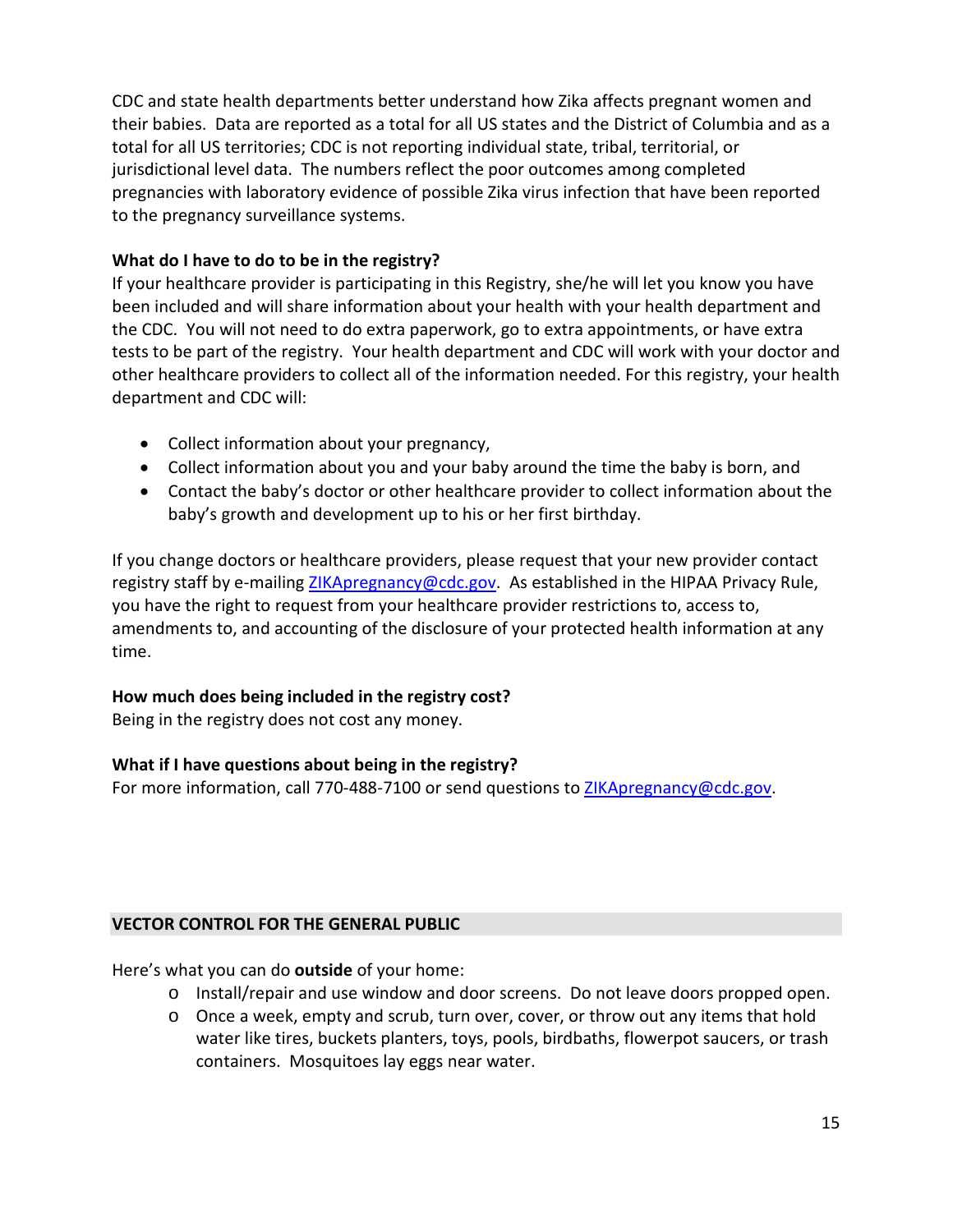- o Tightly cover water storage containers (buckets, cisterns, rain barrels) so that mosquitoes cannot get inside to lay eggs.
- o For containers without lids, use wire mesh with holes smaller than an adult mosquito.
- o Use larvicides to treat large containers of water that will not be used for drinking and cannot be covered or dumped out.
- Use an outdoor flying insect spray where mosquitoes rest. Mosquitoes rest in dark, humid areas like under patio furniture, or under the carport or garage. When using insecticides, always follow label instructions.
- If you have a septic tank, repair cracks or gaps. Cover open vent or plumbing pipes. Use wire mesh with holes smaller than an adult mosquito.
- Consult with a pest control expert to inspect your yard and outdoor areas, make recommendations regarding mosquito control and, if appropriate, treat areas with insecticides. Visit the NJ Department of Environmental Protection website to find contact information for your local mosquito control agency: [www.nj.gov/dep/mosquito.](http://www.nj.gov/dep/mosquito)

Here's what you can do **inside** your home:

- o Use air conditioning when possible.
- o Keep mosquitoes from laying eggs inside your home. Once a week, empty and scrub, turn over, cover or throw out any items that hold water like vases and flowerpot saucers.
- o Kill mosquitoes inside your home. Use an indoor flying insect fogger or indoor insect spray to kill mosquitoes and treat areas here they rest. These products work immediately, but may need to be reapplied. Always follow label directions. Only using insecticide will not keep your home free of mosquitoes.
	- Mosquitoes rest in dark, humid places like under the sink, in closets, under furniture, or in the laundry room.
	- Use an indoor fogger or indoor insect spray to reach and treat areas where mosquitoes rest inside the home.

| Product              | Active Ingredient       | Brand name           | How long it works |
|----------------------|-------------------------|----------------------|-------------------|
|                      |                         | examples**           |                   |
| Indoor flying insect | Imidacloprid, $\beta$ - | Home Pest Insect     | $7-10$ days       |
| spray                | Cyfluthrin              | Killer, Raid, Ortho, |                   |
|                      |                         | Hot Shot, EcoLogic   |                   |
| Indoor flying insect | Tetramethrin,           | Hot Shot, Raid, Real | Up to 6 weeks     |
| fogger               | Cypermethrin            | Kill, Spectracide    |                   |

# Do-It-Yourself products

\*\*Insecticide brand names are provided for your information only. The Centers for Disease Control and Prevention and the U.S. Department of Health and Human Services cannot recommend or endorse any name brand products.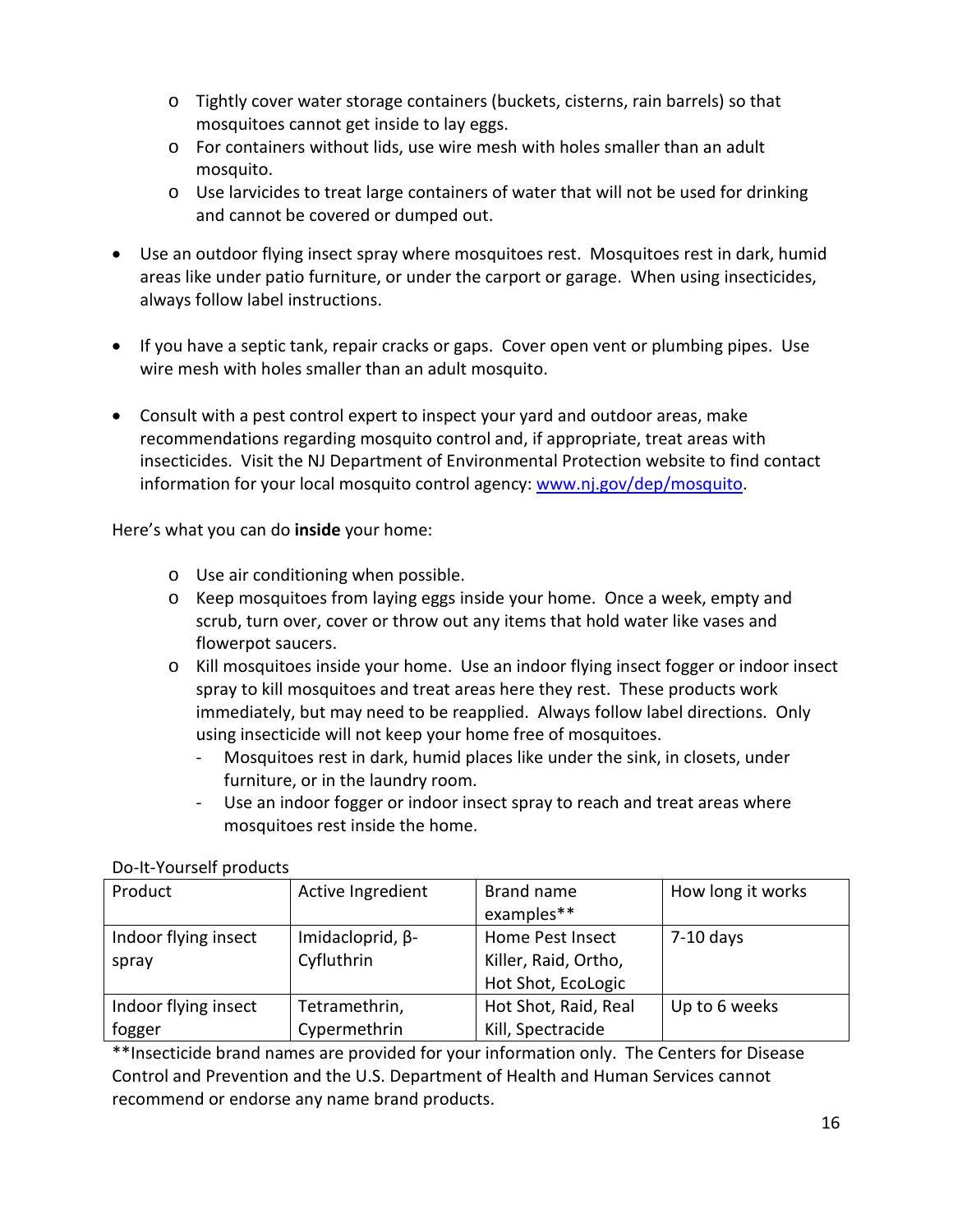#### **TREATMENT**

#### **What is the treatment for people with Zika?**

There is no specific treatment for Zika. Symptoms are treated by getting rest, drinking fluids to prevent dehydration and taking medicines such as acetaminophen or paracetamol to relieve fever and pain. Aspirin and other non-steroidal anti-inflammatory drugs (NSAIDs), like ibuprofen and naproxen, should be avoided until dengue can be ruled out to reduce the risk of increased bleeding.

#### **Is there a vaccine for Zika?**

No, there is currently no vaccine to prevent Zika.

#### **What is New Jersey doing in response to this situation?**

The NJ Department of Health is communicating with local health departments and healthcare providers through health alert messages and conference calls to increase their awareness. Updated information will be posted to the NJDOH website as updates become available.

#### **What would we do if there was a case of Zika in New Jersey?**

All travelers should continue to take steps to prevent mosquito bites for 3 weeks after they leave an area with Zika, even if they do not feel sick. While a widespread Zika outbreak in the U.S. is not expected, this will help prevent the mosquitoes here in NJ from getting infected by a sick traveler. Remember, most infected people do not develop symptoms. In the 20% of people who do get symptoms, the illness is usually mild.

### **ZIKA TRAVEL ISSUES AND CONCERNS**

### **Can I travel to countries affected by the outbreak?**

Since Zika is primarily spread by mosquitoes, CDC recommends that travelers to areas with ongoing transmission protect themselves from mosquito bites:

- Cover exposed skin by wearing long-sleeved shirts and long pants.
- Use EPA-registered insect repellents containing DEET, picaridin, or IR3535. Always use as directed.
- Pregnant and breastfeeding women can use all EPA-registered insect repellents, including DEET, according to the product label.
- Most repellents, including DEET, can be used on children aged >2 months.
- Use permethrin-treated clothing and gear (such as boots, pants, socks, and tents). You can buy pre-treated clothing and gear or treat them yourself.
- Stay and sleep in screened-in or air-conditioned rooms.

Women who are pregnant (in any trimester) should consider postponing travel to any area where Zika virus transmission is ongoing. If you are pregnant and must travel to one of these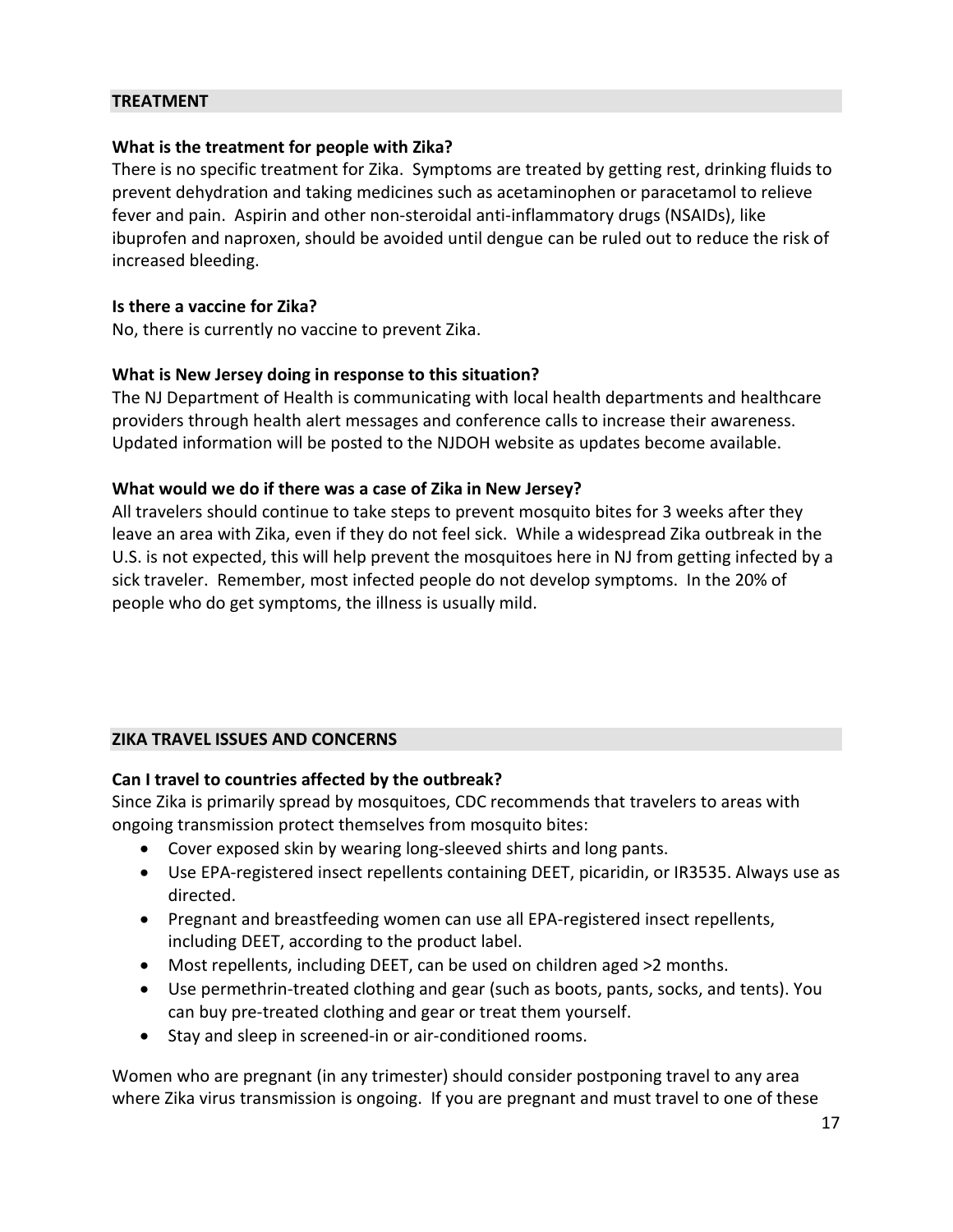areas, talk to your doctor first and strictly follow steps to prevent mosquito bites during your trip. Women who are trying to become pregnant should talk to their doctor about plans to become pregnant and the risk of Zika virus infection before travel and strictly follow steps to prevent mosquito bites during travel. All women of child bearing age who choose to travel should follow steps to prevent mosquito bites in the event of an unplanned pregnancy.

### **Is it safe to get pregnant after traveling to a country with Zika virus?**

We do not know the risk to a baby if a woman is infected with Zika virus while she is pregnant. Zika virus usually remains in the blood of an infected person for up to a week. Infectious Zika virus (virus that can be spread to others) has been found in semen at least 24 days after symptoms began. Zika virus genetic material has been found in semen up to 188 days after symptoms began, in vaginal fluids 3 days after symptoms began, and in cervical mucus up to 11 days after symptoms began. Finding Zika virus genetic material does not necessarily mean that live virus is present or that a person can spread it to others. CDC and other public health partners continue to study Zika virus and how it is spread. There is currently no evidence that Zika virus infection poses a risk of birth defects in future pregnancies. A woman thinking about pregnancy, who has recently traveled to an area with local Zika transmission, should talk to her healthcare provider after returning.

| <b>Suggested Timeframe to Wait Before Trying to Get Pregnant</b> |                                                                 |  |  |
|------------------------------------------------------------------|-----------------------------------------------------------------|--|--|
| After a Possible Zika Virus Exposure*                            |                                                                 |  |  |
| If you or your partner are                                       | Consider avoiding nonessential travel to areas with active Zika |  |  |
| planning to conceive in the                                      | transmission.                                                   |  |  |
| near future                                                      |                                                                 |  |  |
| Women                                                            | Wait at least 8 weeks after symptoms start or last possible     |  |  |
|                                                                  | exposure.                                                       |  |  |
| Men                                                              | Wait at least 6 months after symptoms start or last             |  |  |
|                                                                  | possible exposure.                                              |  |  |

\*Possible Zika virus exposure is defined as recent travel an area of active Zika virus transmission or sex (vaginal intercourse, anal intercourse, and oral sex, and the sharing of sex toys) without using a barrier method to prevent infection, such as male and female condoms and dental dams, with a man or woman infected with Zika or who traveled to or resided in an area of active Zika virus transmission. CDC maintains a current list of areas with active Zika transmission: [www.cdc.gov/zika/geo.](http://www.cdc.gov/zika/geo)

# **Should I avoid contact with people that have recently traveled to affected countries?**

Zika is not an airborne disease and cannot be spread by coughing, sneezing or talking. However, Zika virus can be transmitted from person-to-person through sexual transmission, even if the infected person does not have symptoms at the time. Men and women who want to reduce the risk for sexual transmission of Zika should use barrier methods against infection, such as male and female condoms and dental dams, consistently and correctly during sex (i.e.,